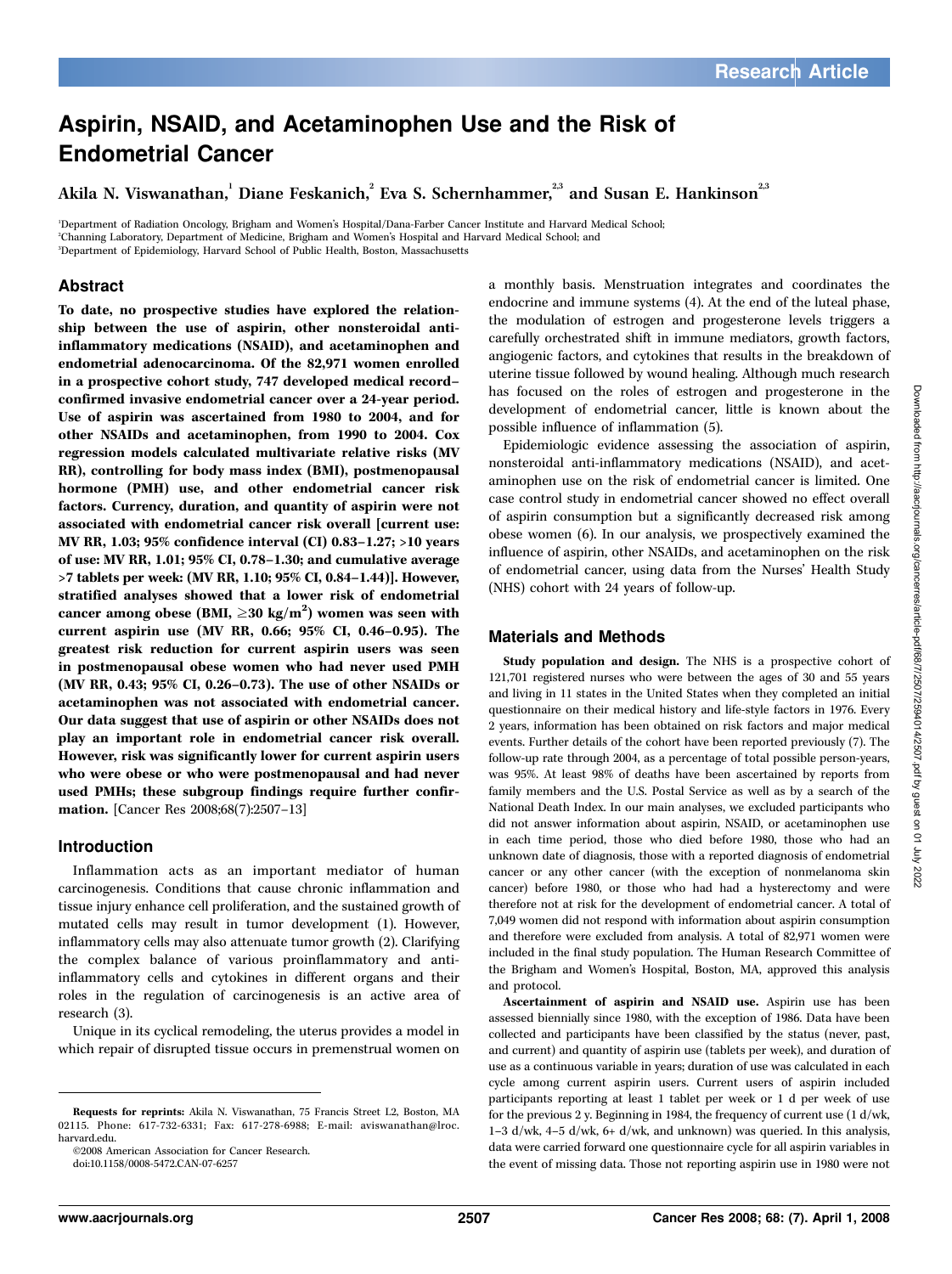| <b>Table 1.</b> Age-standardized prevalence of potential endometrial cancer risk factors by aspirin use among women in the Nurses' |
|------------------------------------------------------------------------------------------------------------------------------------|
| Health Study, 1990                                                                                                                 |

| Characteristics                          | Aspirin nonuser | Past aspirin user | Current aspirin user |
|------------------------------------------|-----------------|-------------------|----------------------|
| Age* $(y; SD)$                           | 55.4 (7.4)      | 55.1(7.2)         | 55.9(7.2)            |
| Height <sup>*</sup> (in inches; SD)      | 64.3(3.5)       | 64.4(3.4)         | 64.4(3.6)            |
| $BMI^*$ (kg/m <sup>2</sup> ; SD)         | 25.4(5.0)       | 25.8(5.0)         | 25.7(4.9)            |
| Age at menarche <sup>*</sup> ( $y$ ; SD) | 12.6(1.4)       | 12.5(1.4)         | 12.6(1.4)            |
| Nulliparous (%)                          | 5.4             | 5.4               | 5.6                  |
| Age at birth of first child* $(y; SD)$   | 25.1(3.5)       | 24.9(3.4)         | 24.9(3.4)            |
| Oral contraceptive use (% ever)          | 44              | 51                | 49                   |
| Postmenopausal (%)                       | 65              | 66                | 65                   |
| Age at menopause* $(y; SD)$              | 49.2 $(3.9)$    | 49.4 $(3.7)$      | 49.4(3.8)            |
| PMH use $(\%$ ever) <sup>†</sup>         | 42              | 47                | 47                   |
| History of diabetes (%)                  | 4               | 4                 | 4                    |
| History of hypertension (%)              | 24              | 28                | 29                   |
| Ever smoked $(\%)$                       | 57              | 58                | 56                   |
| Current smoker (%)                       | 20              | 18                | 18                   |

NOTE: BMI, weight in kg/height in m<sup>2</sup>. Directly standardized to the age distribution of the entire population in 1990. \*Mean values.

<sup>†</sup> Among postmenopausal women only.

included in the analysis in 1980 but were allowed to enter the analysis if they reported use in a subsequent time period. To better estimate long-term intake, the cumulative average number of days per week and the cumulative average number of tablets per week were calculated for everyone classified as a past or current aspirin user, as the average of the current and all previous cycles. For a particular respondent, if the aspirin status was missing, or she was classified as a current user with unknown quantity, she was not included in the cumulative average. Starting in 1992, questionnaires asked participants to convert intake of four baby aspirin to one adult standard (325 mg) dose as has been previously described (8).

Participants were also asked whether they were currently taking nonsteroidal analgesics other than aspirin (Indocin, Tolectin, Clinoril, or ibuprofen) or acetaminophen regularly since 1990. NSAID use was determined once in 1980, then again in 1990, but no information from 1982 to 1988 is available. In 1990, 1992, 1998, 2000, and 2002, we asked for the frequency of use of nonaspirin NSAIDs or acetaminophen using questions identical to those for aspirin. In 1994 and 1996, we assessed regular use of nonaspirin NSAIDs and acetaminophen (more than or equal to twice per week); the last reported frequency was assigned to regular users in these follow-up cycles. Information on NSAID and acetaminophen use before 1990 was not queried.

In 1990, a short questionnaire was sent to 100 participants who reported taking 1 to 6 aspirins per week (90% response) and 100 women who reported taking  $\geq 7$  aspirins per week (92% response) on the 1980, 1982, and 1984 questionnaires. The major reasons for use among women taking 1 to 6 or  $\geq$ 7 aspirins per week were headache (32% and 18%, respectively), arthritis and other musculoskeletal pain (30% and 50%), a combination of headache and musculoskeletal pain (16% and 15%), prevention of cardiovascular disease (9% and 8%), and other reasons (13% and 9%; ref. 8).

Endometrial cancer cases. Participants were asked to report any diagnosis of endometrial cancer; we requested permission to obtain medical records and pathology reports to verify diagnosis and establish an exact diagnosis date. A study physician, blinded to exposure information, confirmed the diagnosis, histologic type, presence of invasion, and stage. After accounting for all exclusions >24 y of followup, 747 cases of invasive adenocarcinoma defined by the International Federation of Gynecology and Obstetrics (FIGO) as stage IB to IVA were included in the analyses.

Covariate data. Information on most potential confounders, including menopausal status, postmenopausal hormone use (PMH), weight, diabetes, smoking, and hypertension, was collected on the baseline questionnaire and in 2-y updates. Information on parity and oral contraceptive use was collected through 1982 when the youngest woman was 36, and <500 women reported current use of oral contraceptives.

Body mass index (BMI; weight in kilograms/height in m<sup>2</sup>) was calculated from height determined in 1976 and from the updated report of current weight. Weight from the prior questionnaire cycle was brought forward if it was missing. Measurements of waist and hip were queried in 1986 and used to calculate a waist-hip ratio variable. In a validation study among 140 NHS members in 1986, self-reported waist, hip, and weight measures correlated highly with standardized measures as confirmed by a technician (weight,  $r = 0.97$ ; hip,  $r = 0.84$ ; waist circumference,  $r = 0.89$ ; ref. 9).

A woman was classified as postmenopausal from the time she returned a questionnaire reporting natural menopause (women reporting a hysterectomy were excluded from subsequent follow-up). Self-report of menopausal status has also been shown to be valid in this cohort (10). Information on PMH use was collected from 1976 through 1994. In 1976, users of PMHs reported their total duration of use; all users were classified in 1976 as using unopposed estrogen. From 1978 to 1994, women were asked whether they were currently using PMH and the type by brand name; these were categorized into estrogen only, progesterone only, or combination estrogen and progesterone. In addition to the current use and type, in 1980, dose information was added. In 1982, route of administration as well as dose and daily or cyclical Premarin information was collected. Starting in 1988, information on progesterone dose and pattern of hormone use (oral or patch) was obtained.

Statistical analysis. Follow-up began with the date of return of the 1980 questionnaire and continued until the date of diagnosis of endometrial cancer, the date of death, the date of report of other cancer, hysterectomy, or end of follow-up ( June 1, 2004), whichever came first. Person-time, equal to the number of months between the return of successive questionnaires, was allocated for each variable on the basis of the updated exposure/ covariate status at the beginning of each 2-y interval. Age standardization of baseline characteristics was performed; removing the effects of age variation facilitates comparisons of demographic rates across different populations.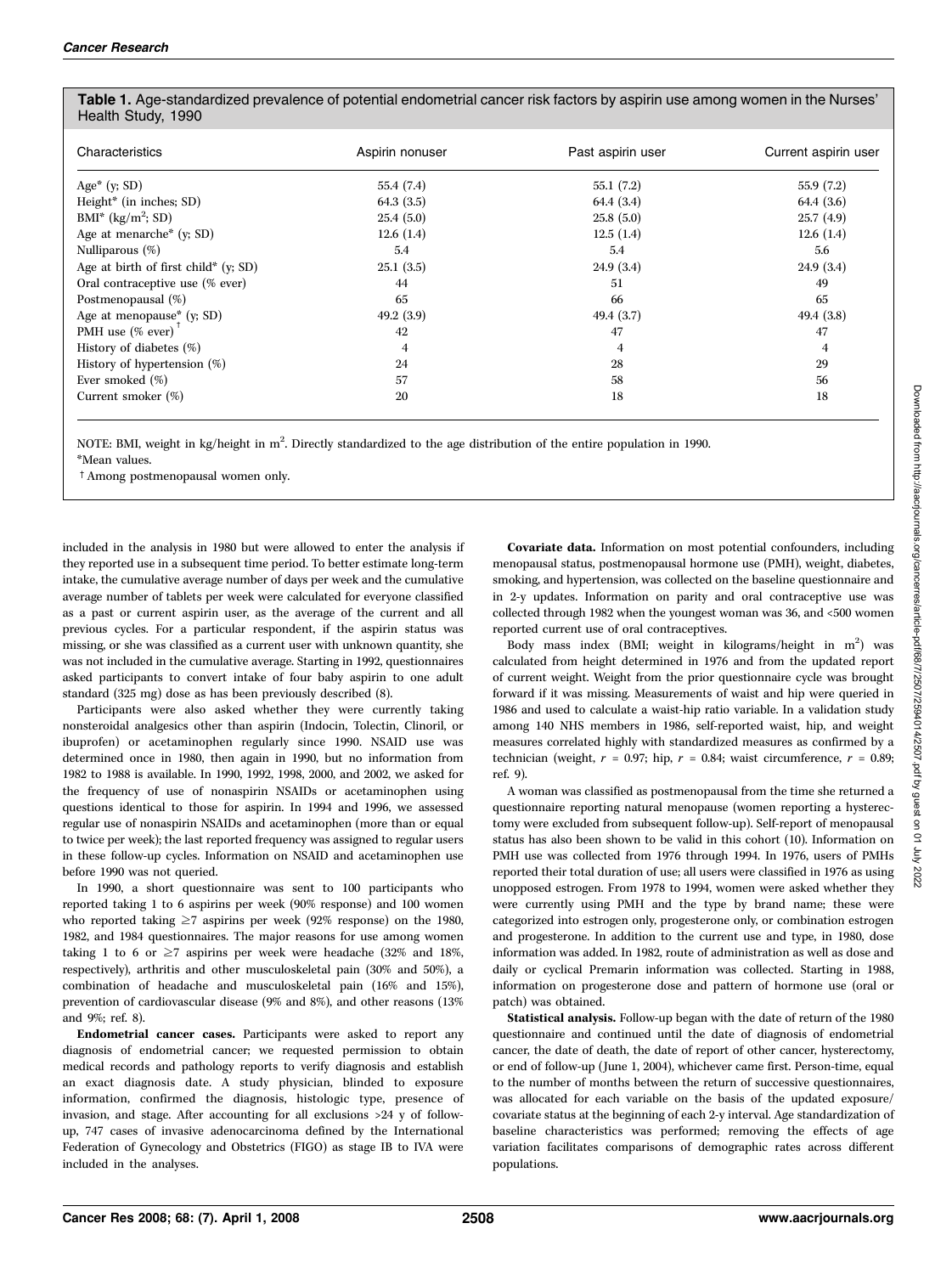The primary analysis included only invasive adenocarcinoma (FIGO stage IB-IVA) and used incidence rates with person-years of follow-up in the denominator. Incidence rates were calculated by dividing the number of events by the number of person-years of follow-up. We used relative risk (RR) as the measure of association; RR was defined as the incidence rate of endometrial cancer among participants who reported use of aspirin divided by the incidence rate among participants without such a report. Ageadjusted rates were calculated with 5-y age categories.

Cox proportional hazard regression was used to calculate multivariate (MV) RRs and their 95% confidence intervals (CI); age was used as a continuous variable in these models. Tests for linear trend were calculated using the median values of each exposure category. Multivariate Cox proportional hazards models included all potential risk factors for endometrial cancer, including BMI, age at menopause, age at menarche, pack-years of smoking, duration of oral contraceptive use, duration of PMH use, parity, hypertension, and diabetes (see footnote to Tables for categories). Additional analyses included BMIand age at menopause as continuous rather than categorical variables, waist-hip ratio, family history of endometrial cancer, physical activity, intrauterine device use, height, type of PMH used (estrogen only or estrogen with progesterone), age at birth of first child, and BMI at age 18 years. Adjustment for these factors did not significantly alter our RRs, and we therefore did not include them in our final model. We also evaluated the use of analgesics at the time of diagnosis (of either invasive or preinvasive disease) to assess whether use varied by stage at diagnosis. Noninvasive cases were analyzed separately. A separate analysis mutually adjusted for aspirin and NSAID use in the same model with other covariates. We conducted stratified analyses based on prior evidence that the effect of aspirin may vary by BMI(6). Given their role as important endometrial cancer risk factors, we also wanted to determine

whether the influence of aspirin use varied by PMH use, oral contraceptive use, parity, menopausal, or smoking status. We used the Wald statistic and the likelihood ratio test to assess statistical significance. All P values are two-sided  $(P = 0.05)$ .

### **Results**

A total of 747 incident cases of invasive endometrial adenocarcinoma were identified between 1980 and 2004. Characteristics of the population in 1990 are shown in Table 1. Of those diagnosed with endometrial cancer, a total of 98 were premenopausal and 645 were postmenopausal; 268 had a BMI of  $\geq$ 30 and 286 had ever used PMH. Factors were generally similar across categories of aspirin status. There were slightly more women who reported oral contraceptive or PMH use among women who had ever used aspirin. Aspirin users had a slightly higher prevalence of hypertension.

In age-adjusted analyses, the RR for past aspirin use was 1.22 (95% CI, 0.98–1.52; Table 2) and for current aspirin users was 1.07 (95% CI, 0.87–1.32), and the association was only slightly attenuated after adjustment for important covariates, including BMI and PMH use (MV RR for past users, 1.12; 95% CI, 0.89–1.42; MV RR for current users, 1.03; 95% CI 0.83-1.27; Table 2). When analyzing dose, the degree of attenuation by control for BMIwas greatest for those consuming seven or more tablets per week, as this category had a higher median BMI than those consuming less than seven tablets per week. The dosage and duration of aspirin use was also

Table 2. RR of invasive endometrial cancer by status, dose, and duration of aspirin use with prospective follow-up from 1980 to 2004 in the NHS

| Aspirin use                                                                               | No. of cases | Total person-years | Age-adjusted RR (95% CI) | MV RR* (95% CI)     |
|-------------------------------------------------------------------------------------------|--------------|--------------------|--------------------------|---------------------|
| Status of aspirin use                                                                     |              |                    |                          |                     |
| Never                                                                                     | 123          | 321,114            | 1.0                      | $1.0\,$             |
| Past                                                                                      | 235          | 326,209            | $1.22(0.98-1.52)$        | $1.12(0.89-1.42)$   |
| Current $\overline{a}$                                                                    | 389          | 717,821            | $1.07(0.87 - 1.32)$      | $1.03(0.83 - 1.27)$ |
| Current, 1-2 tablets/wk                                                                   | 163          | 328,944            | $1.03(0.81 - 1.31)$      | $1.05(0.82 - 1.34)$ |
| Current, 3-5 tablets/wk                                                                   | 74           | 145,544            | $1.01(0.75-1.35)$        | $1.00(0.74 - 1.34)$ |
| Current, 6+ tablets/wk                                                                    | 136          | 204,947            | $1.23(0.96 - 1.57)$      | $1.07(0.83 - 1.37)$ |
| Duration of aspirin use <sup>§</sup> (current users only)                                 |              |                    |                          |                     |
| Never                                                                                     | 123          | 321,114            | 1.0                      | 1.0                 |
| <2 y                                                                                      | 132          | 247,433            | $1.06(0.82 - 1.36)$      | $1.02(0.79-1.32)$   |
| $2 - 10y$                                                                                 | 72           | 122,083            | $1.04(0.77 - 1.40)$      | $0.96(0.71-1.30)$   |
| >10 y                                                                                     | 119          | 230,099            | $1.06(0.82 - 1.37)$      | $1.01(0.78-1.30)$   |
| $P_{\text{trend}}$                                                                        |              |                    | 0.92                     | 0.97                |
| Dosage of aspirin use (cumulative average no. of tablets/wk among current and past users) |              |                    |                          |                     |
| Never                                                                                     | 123          | 321,114            | 1.0                      | 1.0                 |
| $>0$ to $<$ 2 tablets/wk                                                                  | 283          | 488,589            | $1.11(0.89-1.37)$        | $1.10(0.88 - 1.38)$ |
| 2-7 tablets/wk                                                                            | 218          | 355,837            | $1.07(0.85 - 1.34)$      | $0.98(0.77-1.24)$   |
| >7 tablets/wk                                                                             | 104          | 157,764            | $1.30(1.00-1.70)$        | $1.10(0.84 - 1.44)$ |
| $\boldsymbol{P}_{\text{trend}}$                                                           |              |                    | 0.09                     | 0.96                |

\*Multivariate risks from proportional hazards models are adjusted for BMI[<20 (ref), 20–<21, 21–<22, 22–<23, 23–<24, 24–<25, 25–<27, 27–<29, 29–<30,  $30$ –<32,  $32$ –<35,  $35$ –<40, and  $\geq$ 40 kg/m<sup>2</sup>], duration of oral contraceptive use [never (ref), past use <3 y, past 3–5 y, and past >5 y], pack-years of smoking (never, >0–20 y, >20–40 y, and >40 y), use and duration of PMHs [never/premenopausal (ref), past use <5 y, past use >5 y, current use <5 y, and current use  $>5$  y], age at menopause [premenopausal (ref), postmenopausal <45 y, 45–49 y, 50–52 y, and  $\geq$ 53 y], parity [1–2 (ref), 3–4, and  $\geq$ 5], age at menarche [<12

y, 12 y (ref), and >12 y], hypertension (present or absent), and diabetes (present or absent).

<sup>t</sup> No reported use during the follow-up period.

 $^\ddag$  Includes current users with unknown quantity.

<sup>x</sup>Cumulative average no. of years among current users.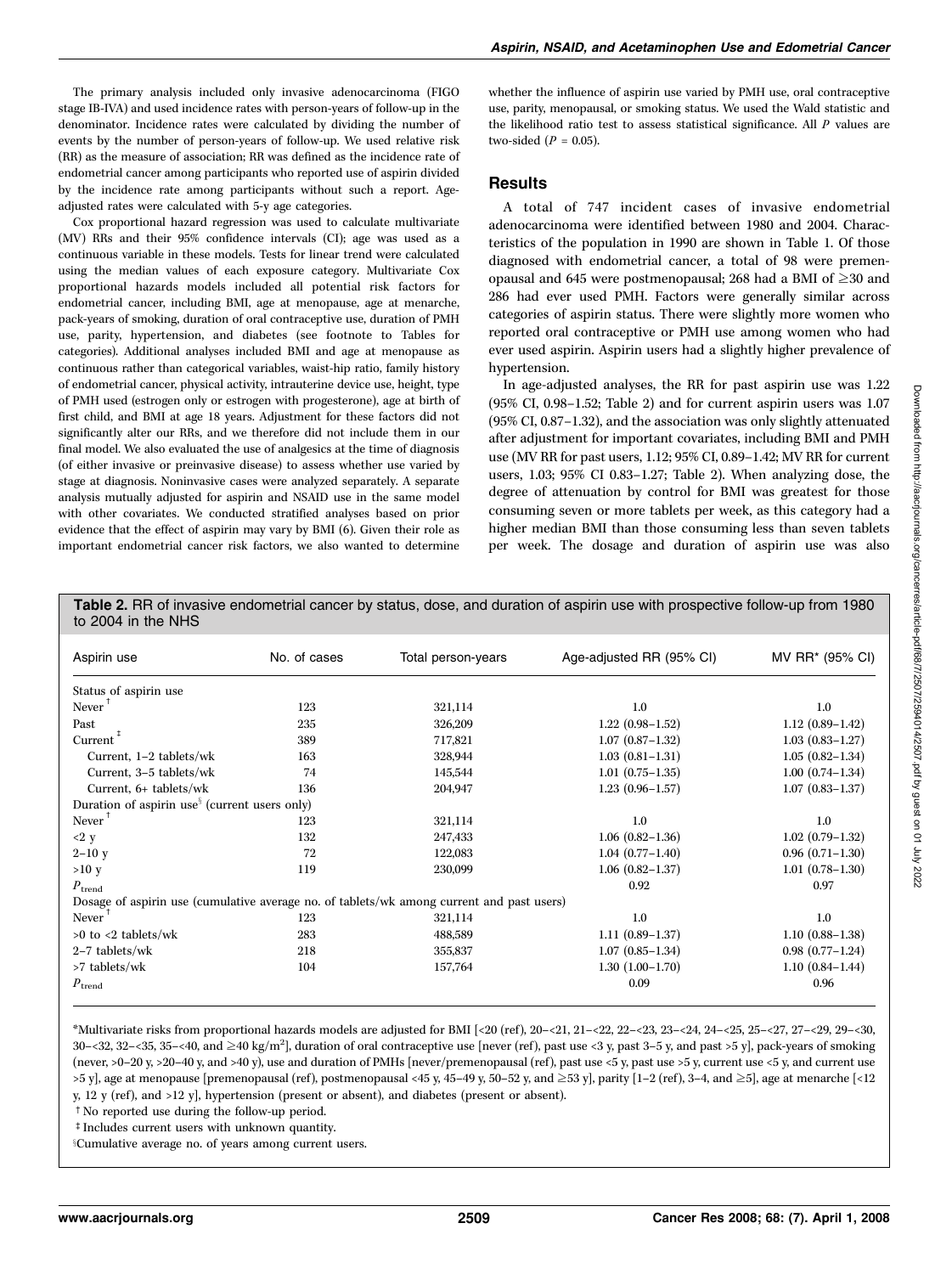unassociated with disease risk, and no trend was observed with increasing cumulative average dose ( $P_{\text{trend}} = 0.96$ ) or duration ( $P_{\text{trend}}$  = 0.97). The frequency of aspirin use (days per week) from 1984 forward was not significantly associated with risk (for increasing number of days per week,  $P_{trend} = 0.49$ ; data not shown).

Results seemed to vary by BMIand PMH use. The association of current aspirin use with endometrial cancer was significantly reduced among obese women (BMI  $\geq 30$  kg/m<sup>2</sup>; MV RR, 0.66; 95% CI, 0.46–0.95) versus nonobese women (BMI < 30 kg/m<sup>2</sup>; MV RR 1.41; 95% CI, 1.05-1.89;  $P_{\text{interaction}} = 0.009$ ; Table 3). Similarly, postmenopausal women who had never used PMHs had a significant reduction in risk with current aspirin use (MV RR, 0.64; 95% CI, 0.45–0.91) compared with those who had ever used PMHs (MV RR, 1.34; 95% CI, 0.94-1.89;  $P_{\text{interaction}} = 0.046$ ). The strongest inverse association was seen for obese women (BMI  $\geq$  $30 \text{ kg/m}^2$ ) who never used PMHs; current aspirin users had a MV RR of 0.46 (95% CI, 0.26–0.81), compared with those with a BMI  $\langle 30 \text{ kg/m}^2 \text{ (MV RR, 1.19; 95\% CI, 0.67-2.14)}$ . Similarly, among obese women who never used PMH, current users of 3 or more tablets per week had a MV RR of 0.37 (95% CI, 0.20–0.66; data not shown). However, there was no dose- or duration-related linear trend of increasing risk with increasing frequency or duration of aspirin use in lean women or PMH users or decreasing risk in heavy women and non-PMH users (all  $P_{trend}$ > 0.07). Results did not vary when stratified according to menopausal status, parity, oral contraceptive use, or smoking history. The use of analgesics at the time of diagnosis was also evaluated to assess whether use varied by stage at diagnosis, including preinvasive disease (MV RR, 0.76; 95% CI, 0.56–1.03) or metastatic disease (MV RR, 1.21; 95% CI, 0.65–2.24). No significant differences were noted. Analyses of women with long duration (>10 years of consumption) and with the highest category of use did not show a significant effect but was limited by small numbers in this subgroup.

In analyses from 1990 to 2004, nonaspirin NSAID use was not associated with endometrial cancer risk (Table 4). Similarly, no association was observed for use of either acetaminophen or aspirin use specifically from 1990 to 2004. Mutual adjustment for other NSAIDs and acetaminophen with aspirin use in the same model did not significantly alter the results. These associations did not vary substantially by level of other endometrial cancer risk factors, although the analysis was limited by small numbers in each subgroup.

## **Discussion**

To our knowledge, this study represents the first prospective evaluation of analgesic use and risk of endometrial cancer. Overall, neither regular use nor the duration of aspirin use was associated with risk of disease. Similarly, use of other NSAIDs or acetaminophen was unrelated to risk. However, when the results were stratified by BMI or PMH use, we observed an  $\sim$  35% reduction in risk of endometrial cancer for current aspirin users with a BMIof  $\geq$ 30 kg/m<sup>2</sup> or who never used PMHs.

Anti-inflammatory medications reduce systemic inflammation by inhibiting the biosynthesis of prostaglandins. Prostaglandins are generated by the enzyme prostaglandin G/H-synthetase, which has two isoforms, the cyclooxygenases COX-1 and COX-2. Progesterone withdrawal regulates COX-2 expression in the uterus (11). Malignant endometrial cells have enhanced levels of COX-2 (12–15). High COX-2 expression is also associated with increasing grade and depth of myometrial invasion of endometrial carcinoma (16). Up-regulation of COX-2 increases the production of prostaglandin E2 (PgE2), which in turn up-regulates the aromatase enzyme, as shown in studies of breast cancer (17, 18). Aspirin inhibits COX-2, reducing aromatase expression (13, 15, 19). In several in vitro studies, aspirin and other NSAIDs inhibited the proliferation of endometrial cancer cells through several other

Table 3. Multivariable RR of invasive endometrial cancer by aspirin use stratified by BMI and by PMH use among women in the NHS, 1980 to 2004

| Aspirin use                         | $BMI < 30$ (kg/m <sub>2</sub> ) | BMI $\geq$ 30 (kg/m <sub>2</sub> ) | Never used PMH*   | Ever used PMH*      |
|-------------------------------------|---------------------------------|------------------------------------|-------------------|---------------------|
| Never                               | 71/279,620<br>1.0               | 48/41.739<br>1.0                   | 56/83.094<br>1.0  | 40/57.019<br>1.0    |
| Past                                |                                 |                                    |                   |                     |
| No. of users/no. of person-years    | 141/260.400                     | 95/65.151                          | 66/99.315         | 125/132.215         |
| MV RR (95% CI) <sup>+</sup>         | 1.50 (1.08–2.09)                | $0.88(0.60-1.28)$                  | $0.66(0.45-0.98)$ | $1.36(0.93 - 1.97)$ |
| Current                             |                                 |                                    |                   |                     |
| No. of users/no. of person-years    | 261/596,521                     | 125/119.642                        | 110/207.649       | 208/209.357         |
| MV RR (95% CI) <sup>+</sup>         | $1.41(1.05-1.89)$               | $0.66(0.46-0.95)$                  | $0.64(0.45-0.91)$ | $1.34(0.94 - 1.89)$ |
| $P_{\text{interaction}}^{\text{3}}$ | 0.009                           |                                    | 0.046             |                     |

\*Among postmenopausal women.

 $\dagger$  No use reported during the follow-up period.

 $\pm$  Multivariate risks from proportional hazards models are adjusted for BMI [<20 (ref), 20–<21, 21–<22, 22–<23, 23–<24, 24–<25, 25–<27, 27–<29, and 29– <30 kg/m<sup>2</sup>], or BMI [30 (ref), >30-<32, 32-<35, 35-< 40, and 40+ kg/m<sup>2</sup>] or all BMI categories together for PMH analyses, duration of oral contraceptive use [never (ref), past use <3 y, past 3–5 y, and past >5 y], pack-years of smoking (never, >0-20 y, >20-40 y, and >40 y), use and duration of PMHs [never/ premenopausal (ref), past use <5 y, past use >5 y, current use <5 y, and current use >5 y BMI analyses only], age at menopause [premenopausal (ref), postmenopausal <45 y, 45–49 y, 50–52 y, and  $\geq$ 53 y; BMI analyses only], parity [1–2 (ref), 3–4, and  $\geq$ 5], age at menarche [<12 y, 12 y (ref), and >12 y), hypertension (present or absent), and diabetes (present or absent).

 $P$  for interaction between BMI and PMH categories.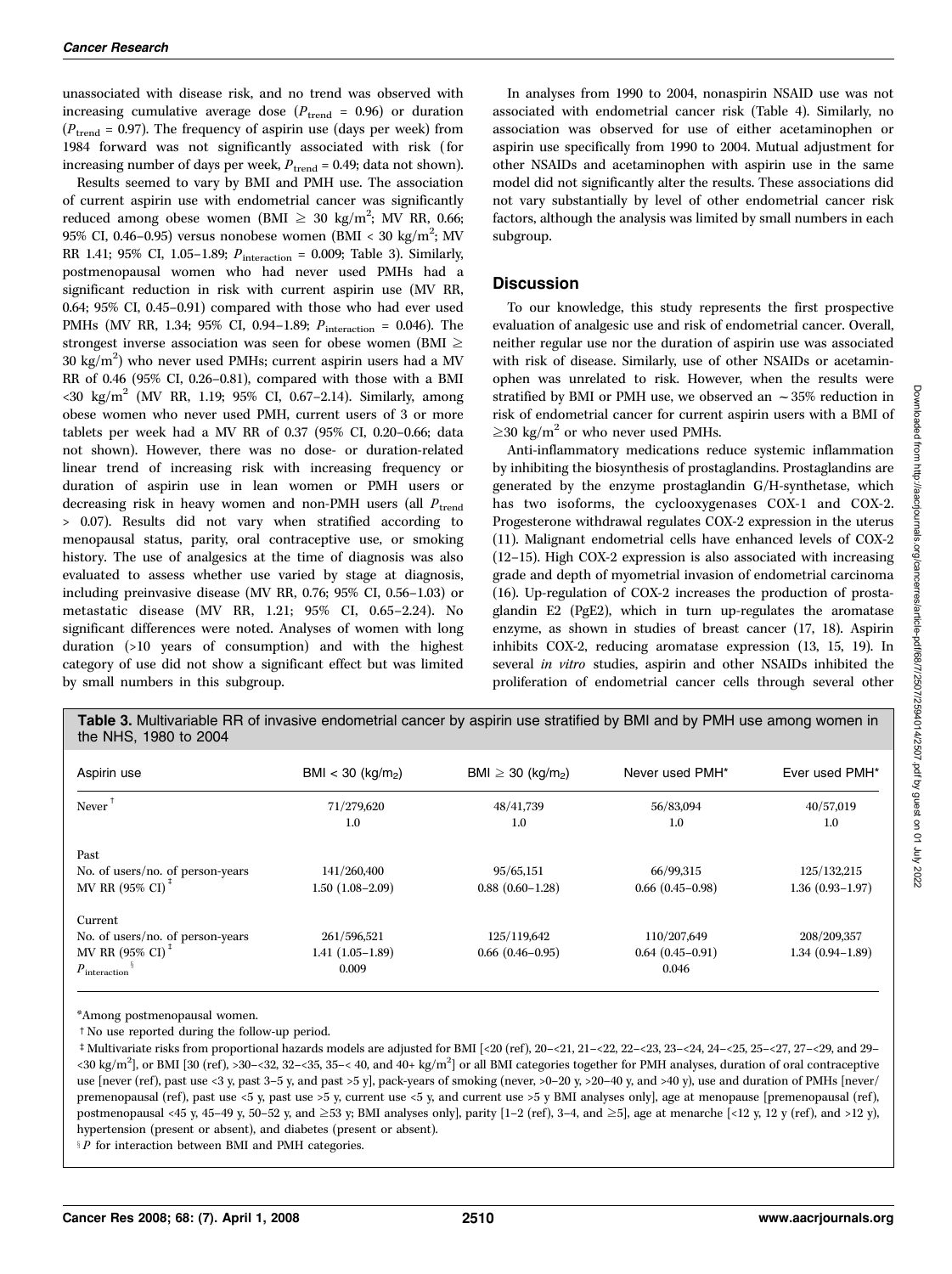|                                 | No. of cases | Total person-years | Age-adjusted RR (95% CI) | MV RR* (95% CI)        |
|---------------------------------|--------------|--------------------|--------------------------|------------------------|
| Nonaspirin NSAID use            |              |                    |                          |                        |
| Nonuser $^{\dagger}$            | 372          | 473,427            | 1.0                      | $1.0\,$                |
| 1 d/wk                          | 41           | 70,508             | $0.91(0.65 - 1.27)$      | $0.91(0.65 - 1.27)$    |
| $2-3$ d/wk                      | 32           | 48,439             | $0.95(0.66 - 1.36)$      | $0.89(0.61-1.28)$      |
| $4-5$ d/wk                      | 12           | 20,395             | $0.78$ $(0.44 - 1.39)$   | $0.71(0.40-1.27)$      |
| $6-7$ d/wk                      | 40           | 50,729             | $1.02(0.73 - 1.41)$      | $0.78$ $(0.56 - 1.08)$ |
| $\boldsymbol{P}_{\text{trend}}$ |              |                    | 0.80                     | 0.31                   |
| Acetaminophen use               |              |                    |                          |                        |
| Nonuser <sup>†</sup>            | 370          | 485,037            | 1.0                      | $1.0\,$                |
| 1 d/wk                          | 68           | 90.751             | $1.17(0.90-1.53)$        | $1.21(0.92 - 1.60)$    |
| $2-3$ d/wk                      | 32           | 47,911             | $0.92(0.64 - 1.32)$      | $0.86$ $(0.60-1.25)$   |
| $4-5$ d/wk                      | 16           | 19,153             | $1.08(0.71-1.56)$        | $0.98(0.59-1.62)$      |
| $6-7$ d/wk                      | 26           | 30,806             | $1.05(0.71-1.56)$        | $0.86$ $(0.57-1.30)$   |
| $\boldsymbol{P}_{\text{trend}}$ |              |                    | 0.87                     | 0.20                   |
| Aspirin use                     |              |                    |                          |                        |
| Nonuser <sup>†</sup>            | 275          | 367,693            | 1.0                      | $1.0\,$                |
| 1 d/wk                          | 58           | 91,703             | $0.93(0.70-1.23)$        | $0.96(0.72 - 1.29)$    |
| $2-3$ d/wk                      | 33           | 55,373             | $0.80(0.56 - 1.14)$      | $0.84(0.58-1.20)$      |
| $4-5$ d/wk                      | 34           | 38,507             | $1.10(0.77 - 1.57)$      | $1.08(0.75-1.55)$      |
| $6-7$ d/wk                      | 126          | 145,634            | $0.98(0.79-1.22)$        | $0.89(0.72 - 1.11)$    |
| $\boldsymbol{P}_{\text{trend}}$ |              |                    | 0.99                     | 0.37                   |

#### Table 4. RR of invasive endometrial cancer by frequency of NSAID, acetaminophen, or aspirin use (1990–2004)

\*Multivariate risks from proportional hazards models are adjusted for BMI[<20 (ref), 20–<21, 21–<22, 22–<23, 23–<24, 24–<25, 25–<27, 27–<29, 29–<30,  $30$ – $32$ ,  $32$ – $35$ ,  $35$ – $40$ , and  $\geq 40$  kg/m<sup>2</sup>], duration of oral contraceptive use [never (ref), past use <3 y, past 3–5 y, past >5 y], pack-years of smoking (never, >0–20 y, >20–40 y, and >40 y), type of PMH use (never used PMH, past use, current use estrogen only, and current use estrogen and progesterone), age at menopause [premenopausal (ref), postmenopausal <45 y, 45–49 y, 50–52 y, and  $\geq$ 53 y], parity [1–2 (ref), 3–4, and  $\geq$ 5), age at menarche [<12 y, 12 y (ref ), and >12 y), hypertension (present or absent), and diabetes (present or absent).

t Nonusers are women who did not report use on at least 1 d/wk, and includes both current and past use.

mechanisms involving mismatch repair gene expression, the cell cycle, and apoptosis (20–22).

Confirmed endometrial cancer risk factors include obesity (23) and PMH use (24, 25). The increased risk in obesity is attributed primarily to the excessive production of unopposed estrogens by aromatization of androgens in the peripheral adipose tissues (23). Women with a BMI of  $>30 \text{ kg/m}^2$  who use aspirin may have lower COX-2–induced aromatase levels than those who do not take aspirin. On the other hand, postmenopausal exogenous estrogen use induces endometrial cell proliferation and carcinogenesis independent of aromatase.

Other exposures that modulate hormonal status also affect endometrial cancer risk, including parity, age at birth of first child, oral contraceptive use, smoking, and ages at menarche and menopause (26–30). Current smokers have a nonsignificantly greater risk reduction than past smokers (31), current BMI increases risk greater than past BMI (32), and recent PMH use is correlated with risk greater than past use  $(25, 33)$ , indicating that although there is evidence for long-term modulation, there may be a greater inherent sensitivity of the endometrium to the immediate environmental milieu. The process of endometrial carcinogenesis is likely due to a balance of several mediators in the past, such as previous inflammation, which may result in the retention of precancer clones from incomplete shedding of the endometrium, and also from current mediators that may directly act as carcinogenic promoters. Prostaglandins and matrix metalloproteinases break down the basement membrane of the endometrium (34). Premenopausal women using aspirin do not seem to have any change in menstrual regularity (35), although the immediate effect on the endometrium is unknown. Although speculative, incomplete sloughing of precancer clones present in the endometrium might account for the modestly increased risk of endometrial cancer seen in nonobese women taking aspirin. This effect may be superseded by the effect of COX-2–mediated reduced aromatase expression in obese women.

The epidemiologic evidence indicates that aspirin and NSAIDs significantly decrease the risk of colon adenocarcinoma (8, 36–41) and possibly hormone receptor–positive breast cancer (29, 42–44) but increase or have no effect on the risk of pancreatic carcinoma (45–47). Studies suggest that the maximal effectiveness of aspirin use in terms of decreasing colon cancer is achieved at higher doses of short duration, and that dose and duration are important factors not assessed by all studies. One case control study of 427 women with endometrial cancer showed no association overall but a significantly decreased risk [odds ratio (OR), 0.50; 95% CI, 0.27–0.92] among obese women in contrast to overweight (OR, 1.21; 95% CI, 0.65–2.23) women, similar to our findings (6). However, that study was not able to assess current versus past aspirin use and was hampered by its retrospective exposure assessment at a single time point. Furthermore, PMH use information was not available.

Acetaminophen, an analgesic that does not inhibit prostaglandin synthesis, lacks a systemic antiinflammatory effect (48). In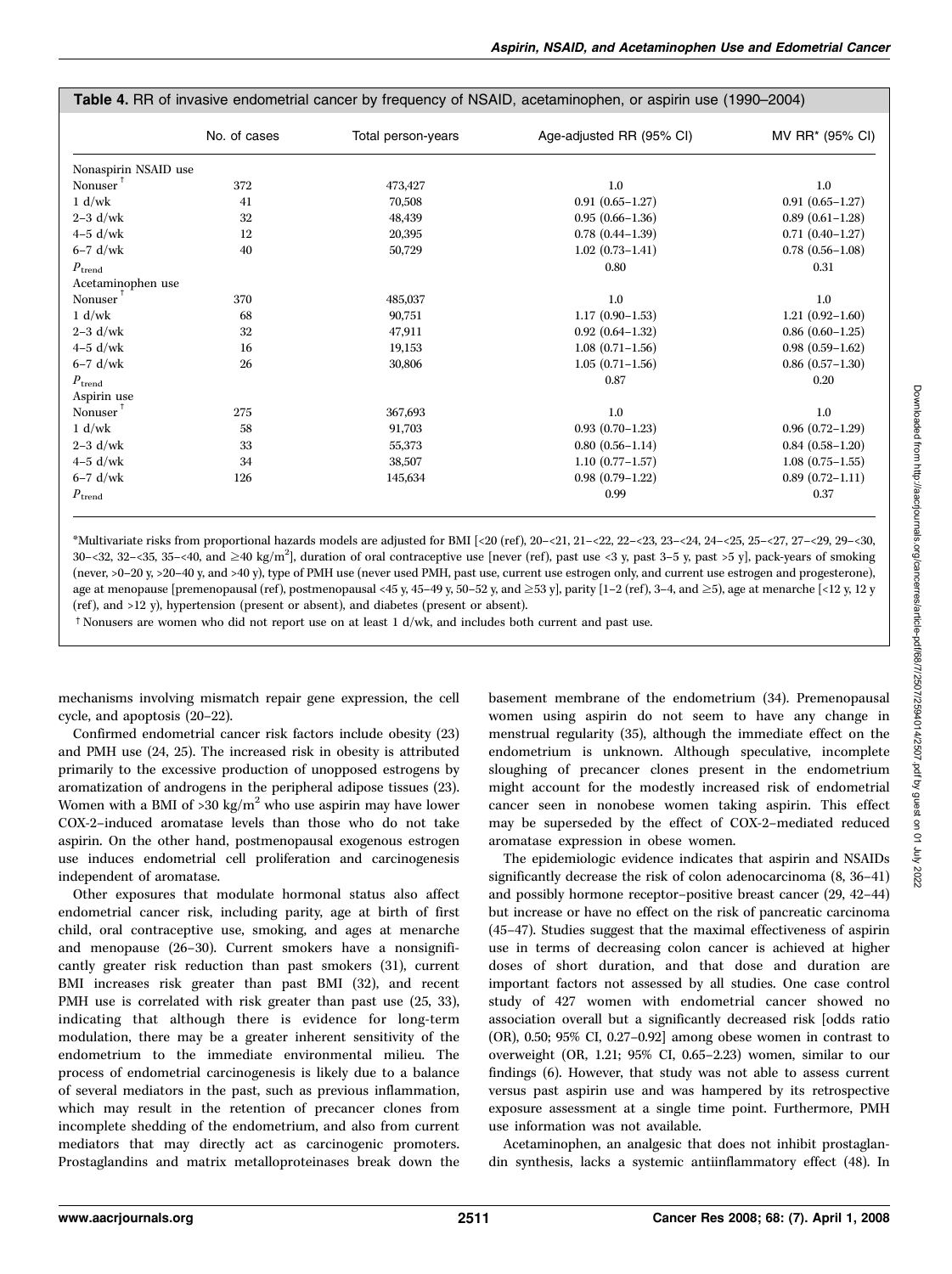contrast to aspirin and other NSAIDs, acetaminophen does not affect systemic PgE2 concentrations (49). However, acetaminophen has some structural similarity to steroids and may have an antiestrogenic effect, lowering follicular levels of luteinizing hormone, follicle-stimulating hormone, and estradiol (50). Our study found no association of acetaminophen or nonaspirin NSAIDs with cancer risk either overall or within subgroups defined by BMI or PMH, although these analyses included relatively few cases, which constrained our ability to interpret these findings.

Strengths of this study include the repeated exposure assessment, detailed data on other endometrial cancer risk factors, updated exposure and covariate information, and high follow-up rates. Limitations of this study include possible residual confounding by other unidentified risk factors. Also, although the positive association persisted with careful control for BMI and PMH use, we cannot rule out residual confounding, particularly as the associations of BMI and PMH with endometrial cancer risk are strong, and the associations with aspirin use was modest. Because acetaminophen and NSAID analyses could be performed only from 1990 forward, we had limited ability to evaluate these exposures by duration of use or

References

- 1. Balkwill F, Mantovani A. Inflammation and cancer: back to Virchow? Lancet 2001;357:539–45.
- 2. Coussens LM, Werb Z. Inflammatory cells and cancer: think different! J Exp Med 2001;193:F23–6.
- 3. Coussens LM, Werb Z. Inflammation and cancer. Nature 2002;420:860–7.
- 4. Finn CA. Implantation, menstruation and inflammation. Biol Rev Camb Philos Soc 1986;61:313–28.
- 5. Modugno F, Ness RB, Chen C, Weiss NS. Inflammation and endometrial cancer: a hypothesis. Cancer Epidemiol Biomarkers Prev 2005;14:2840–7.
- 6. Moysich KB, Baker JA, Rodabaugh KJ, Villella JA. Regular analgesic use and risk of endometrial cancer. Cancer Epidemiol Biomarkers Prev 2005;14:2923–8.
- 7. Colditz GA, Manson JE, Hankinson SE. The Nurses' Health Study: 20-year contribution to the understanding of health among women. J Womens Health 1997;6:49–62.
- 8. Giovannucci E, Egan KM, Hunter DJ, et al. Aspirin and the risk of colorectal cancer in women. N Engl J Med 1995;333:609–14.
- 9. Rimm EB, Stampfer MJ, Colditz GA, Chute CG, Litin LB, Willett WC. Validity of self-reported waist and hip circumferences in men and women. Epidemiology 1990; 1:466–73.
- 10. Colditz GA, Stampfer MJ, Willett WC, et al. Reproducibility and validity of self-reported menopausal status in a prospective cohort study. Am J Epidemiol 1987;126:319–25.
- 11. Hagenfeldt K. The role of prostaglandins and allied substances in uterine haemostasis. Contraception 1987: 36:23–35.
- 12. Landen CN, Jr., Mathur SP, Richardson MS, Creasman WT. Expression of cyclooxygenase-2 in cervical, endometrial, and ovarian malignancies. Am J Obstet Gynecol 2003;188:1174–6.
- 13. Jabbour HN, Milne SA, Williams AR, Anderson RA, Boddy SC. Expression of COX-2 and PGE synthase and synthesis of PGE(2)in endometrial adenocarcinoma: a possible autocrine/paracrine regulation of neoplastic cell function via EP2/EP4 receptors. Br J Cancer 2001;85: 1023–31.
- 14. Tamura M, Sebastian S, Yang S, et al. Up-regulation of cyclooxygenase-2 expression and prostaglandin synthesis in endometrial stromal cells by malignant endometrial epithelial cells. A paracrine effect mediated by prostaglandin E2 and nuclear factor- $\kappa$ B. J Biol Chem 2002;277:26208–16.

15. Uotila PJ, Erkkola RU, Klemi PJ. The expression of cyclooxygenase-1 and -2 in proliferative endometrium and endometrial adenocarcinoma. Ann Med 2002;34: 428–33.

- 16. Ferrandina G, Legge F, Ranelletti FO, et al. Cyclooxygenase-2 expression in endometrial carcinoma: correlation with clinicopathologic parameters and clinical outcome. Cancer 2002;95:801–7.
- 17. Zhao Y, Agarwal VR, Mendelson CR, Simpson ER. Estrogen biosynthesis proximal to a breast tumor is stimulated by PGE2 via cyclic AMP, leading to activation of promoter II of the CYP19 (aromatase) gene. Endocrinology 1996;137:5739–42.
- 18. Brueggemeier RW, Richards JA, Petrel TA. Aromatase and cyclooxygenases: enzymes in breast cancer. J Steroid Biochem Mol Biol 2003;86:501–7.
- 19. Fowler JM, Ramirez N, Cohn DE, et al. Correlation of cyclooxygenase-2 (COX-2) and aromatase expression in human endometrial cancer: tissue microarray analysis. Am J Obstet Gynecol 2005;192:1262–71; discussion 71–3.
- 20. Arango HA, Icely S, Roberts WS, Cavanagh D, Becker JL. Aspirin effects on endometrial cancer cell growth. Obstet Gynecol 2001;97:423–7.
- 21. Gao J, Niwa K, Sun W, et al. Non-steroidal antiinflammatory drugs inhibit cellular proliferation and upregulate cyclooxygenase-2 protein expression in endometrial cancer cells. Cancer Sci 2004;95:901–7.
- 22. Wood NJ, Quinton NA, Burdall S, Sheridan E, Duffy SR. Exploring the potential chemopreventative effect of aspirin and rofecoxib on hereditary nonpolyposis colorectal cancer-like endometrial cancer cells in vitro through mechanisms involving apoptosis, the cell cycle, and mismatch repair gene expression. Int J Gynecol Cancer 2007;17:447–54.
- 23. Kaaks R, Lukanova A, Kurzer MS. Obesity, endogenous hormones, and endometrial cancer risk: a synthetic review. Cancer Epidemiol Biomarkers Prev 2002;11:1531–43.
- 24. Weiderpass E, Baron JA, Adami HO, et al. Lowpotency oestrogen and risk of endometrial cancer: a case-control study. Lancet 1999;353:1824–8.
- 25. Weiderpass E, Adami HO, Baron JA, et al. Risk of endometrial cancer following estrogen replacement with and without progestins. J Natl Cancer Inst 1999; 91:1131–7.
- 26. Shu XO, Brinton LA, Zheng W, Gao YT, Fan J, Fraumeni JF, Jr. A population-based case-control study of endometrial cancer in Shanghai, China. Int J Cancer 1991;49:38–43.

on stratification; further follow-up will be needed. Finally, our population is predominantly Caucasian; assessment in other populations is necessary.

In summary, this is the first prospective cohort study of endometrial cancer and aspirin. Although in this study no overall association was observed, aspirin use significantly decreased the risk of endometrial cancer among obese women and among women who have never used PMHs. Further studies are needed to confirm these findings. If confirmed, future public health strategies should consider the risks and benefits of aspirin use for obese women who have the highest risk of endometrial cancer, particularly as obesity rates increase worldwide.

## Acknowledgments

Received 11/19/2007; revised 12/31/2007; accepted 1/2/2008.

Grant Support: NIH grant 5K07 CA117979-01 (A.N. Viswanathan); the Nurses' Health Study is funded by the National Cancer Institute program project grant CA87969.

The costs of publication of this article were defrayed in part by the payment of page charges. This article must therefore be hereby marked *advertisement* in accordance with 18 U.S.C. Section 1734 solely to indicate this fact.

Conflicts of interest: All authors certify that they have no conflicts of interest to disclose.

- 27. Kelsey JL, LiVolsi VA, Holford TR, et al. A case-control study of cancer of the endometrium. Am J Epidemiol 1982;116:333–42.
- 28. Koumantaki Y, Tzonou A, Koumantakis E, Kaklamani E, Aravantinos D, Trichopoulos D. A case-control study of cancer of endometrium in Athens. Int J Cancer 1989; 43:795–9.
- 29. Terry P, Baron JA, Weiderpass E, Yuen J, Lichtenstein P, Nyren O. Lifestyle and endometrial cancer risk: a cohort study from the Swedish Twin Registry. Int J Cancer 1999;82:38–42.
- 30. Parslov M, Lidegaard O, Klintorp S, et al. Risk factors among young women with endometrial cancer: a Danish case-control study. Am J Obstet Gynecol 2000;182:23–9.
- 31. Viswanathan AN, Feskanich D, De Vivo I, et al. Smoking and the risk of endometrial cancer: results from the Nurses' Health Study. Int J Cancer 2005;114:996–1001.
- 32. Levi F, La Vecchia C, Negri E, Parazzini F, Franceschi S. Body mass at different ages and subsequent endometrial cancer risk. Int J Cancer 1992;50:567–71.
- 33. Jain MG, Rohan TE, Howe GR. Hormone replacement therapy and endometrial cancer in Ontario, Canada. J Clin Epidemiol 2000;53:385–91.
- 34. Kelly RW, King AE, Critchley HO. Inflammatory mediators and endometrial function-focus on the perivascular cell. J Reprod Immunol 2002;57:81–93.
- 35. d'Arcangues C, Piaggio G, Brache V, et al. Effectiveness and acceptability of vitamin E and low-dose aspirin, alone or in combination, on Norplant-induced prolonged bleeding. Contraception 2004;70:451–62.
- 36. Gann PH, Manson JE, Glynn RJ, Buring JE, Hennekens CH. Low-dose aspirin and incidence of colorectal tumors in a randomized trial. J Natl Cancer Inst 1993: 85:1220–4.
- 37. Kune GA, Kune S, Watson LF. Colorectal cancer risk, chronic illnesses, operations, and medications: case control results from the Melbourne Colorectal Cancer Study. Cancer Res 1988;48:4399–404.
- 38. Garcia-Rodriguez LA, Huerta-Alvarez C. Reduced risk of colorectal cancer among long-term users of aspirin and nonaspirin nonsteroidal antiinflammatory drugs. Epidemiology 2001;12:88–93.
- 39. Baron JA. Epidemiology of non-steroidal anti-inflammatory drugs and cancer. Prog Exp Tumor Res 2003;37: 1–24.
- 40. Dube C, Rostom A, Lewin G, et al. The use of aspirin for primary prevention of colorectal cancer: a systematic review prepared for the U.S. Preventive Services Task Force. Ann Intern Med 2007;146:365–75.